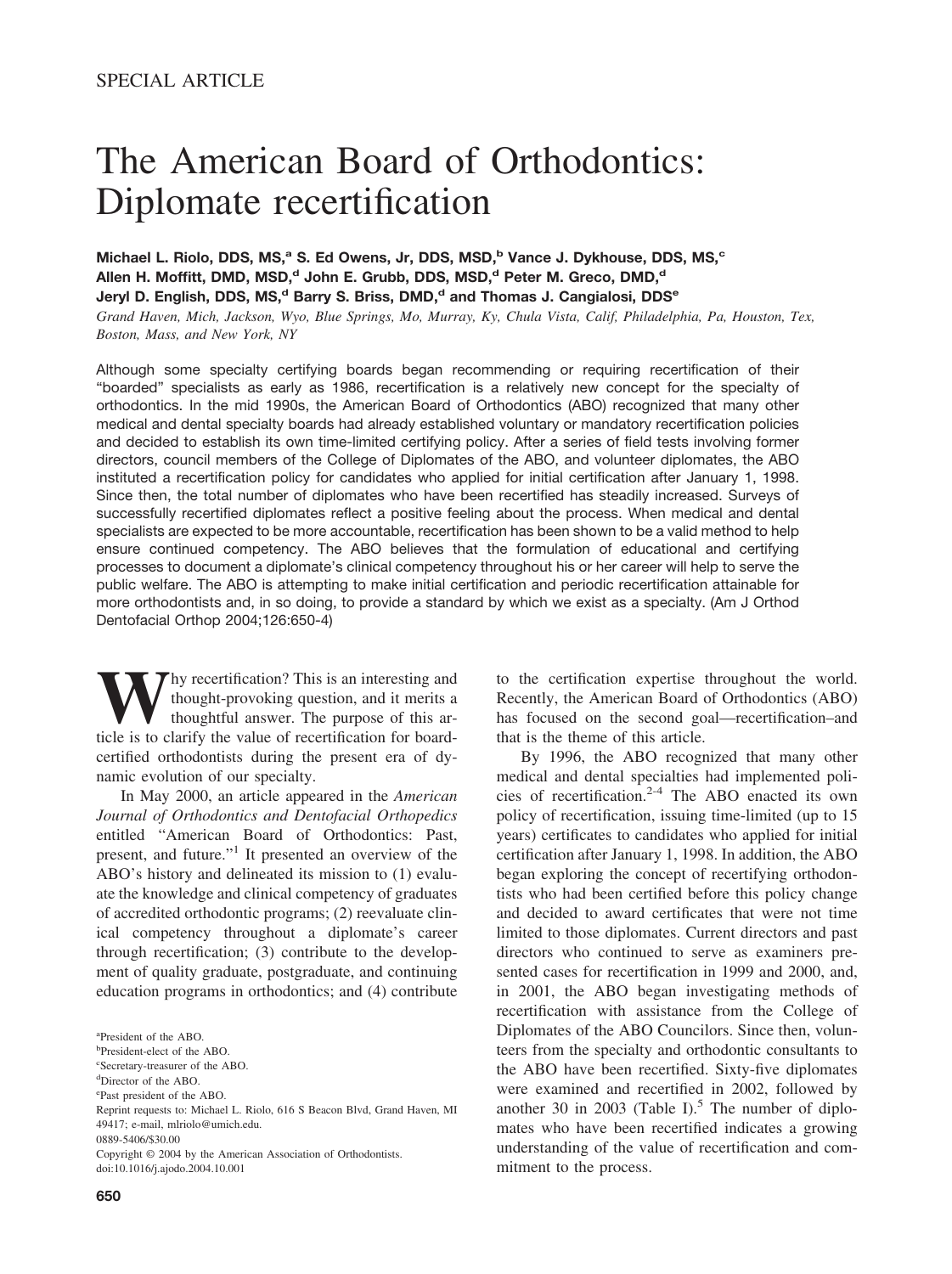<span id="page-1-0"></span>**Table I**. Total number of recertified diplomates by year

| Year | Number recertified | Total recertified |
|------|--------------------|-------------------|
| 2004 | 27                 | 152               |
| 2003 | 30                 | 125               |
| 2002 | 65                 | 95                |
| 2001 | 11                 | 30                |
| 2000 | 10                 | 19                |
| 1999 | 9                  | 9                 |

**Table II.** Responses  $(n = 27)$  of newly (2004) certified diplomates to recertification process

| <i>Item</i>                                                                      | Average VAS score |
|----------------------------------------------------------------------------------|-------------------|
| Instructions were clear                                                          | 4.14              |
| Submission of case report should                                                 | 4.29              |
| be component to demonstrate                                                      |                   |
| treatment experience                                                             |                   |
| Preparing 1 case report is<br>reasonable request for                             | 4.21              |
| examination                                                                      |                   |
| Grading 10 consecutively treated<br>cases should be component of<br>examination  | 3.93              |
| Website provided easy access for<br>treatment planning portion of<br>examination | 4.36              |
| Treatment planning should be.<br>component of examination                        | 4.57              |

VAS, Visual analog scale:  $1 =$  disagree to  $5 =$  agree.

The ABO encourages all diplomates who were certified more than 10 years ago to participate in the recertification process, which currently consists of 3 components:

- 1. The diplomate presents a recently treated case that meets the specifications of 1 of the first 8 ABO Phase III categories.
- 2. The diplomate is assigned 2 cases on the ABO secure website for diagnosis and treatment planning (Board Case Record Examination).
- 3. The diplomate is asked to apply the ABO's Objective Grading Cast Evaluation System to score 10 consecutively finished cases. The ABO furnishes the measurement gauge and instructional CD so that the diplomate can learn the system.

The recertified diplomates have been surveyed each year to obtain their opinions of the recertification process. Recently compiled statistics and trends accumulated from a 2004 survey of newly recertified diplomates are summarized in Table  $II<sub>1</sub><sup>5</sup>$ . The survey consisted of questions that the respondents answered using a visual analog scale of 1 to 5. Most respondents

thought that both the design of the examination and the experience itself were positive.

In a world in which change occurs at an accelerating rate, the ABO remains responsive to the needs of society. We live in an age of consumerism; Consumer Reports is often used to reference qualifications, and doctors must document their competencies.<sup>6-10</sup> The ABO is the only ADA-recognized and AAO-sponsored certifying body for the orthodontic specialty. If the ABO is to fulfill its mission to ensure the highest standards and competency, then completion of the initial certification process is insufficient to ensure that a specialist remains competent throughout his or her career. Periodic reevaluation of the diplomate is, therefore, appropriate and imperative.

It is worth exploring the recertification policies and processes of the other 8 ADA-recognized dental specialties by referencing the report from the ADA Council on Dental Education and Licensure (Table III).<sup>11</sup> With the exception of the American Board of Oral and Maxillofacial Pathologists, which is currently investigating its own policies, all other specialties have established policies of time-limited certification for new diplomates. The time frames for recertification vary from 7 to 15 years between reexaminations. In general, once the policy of mandatory, time-limited certificates has been established for new diplomates in these specialty areas, more senior diplomates have been asked to voluntarily become recertified. Recertification is generally granted by some combination of ongoing continuing education credits, regular attendance at meetings, publication of articles in refereed journals, teaching, written examinations, lectures, presentations, and clinical case presentations.

As in medicine [\(Table IV\)](#page-3-0), recertification has been the subject of debate and policy revision.<sup>12</sup> Because hospital privileges are directly linked to certification, it is understandable that medical specialists must attain board status. Although the path to dental specialization and certification is not identical to that of medicine, there are similarities. Our medical colleagues struggle with many of the same issues we do, particularly with regard to early specialty programs as adopted in January 2003 by the American Board of Surgery. The purpose of these programs is to allow program directors in vascular, pediatric, and general surgery to pursue combined training programs granting dual certification. $13$ 

There is sentiment, at least among some in the medical community, that health providers should control their destinies and formulate the educational and certifying processes to reduce the likelihood of untoward outside influences.<sup>14</sup> The American College of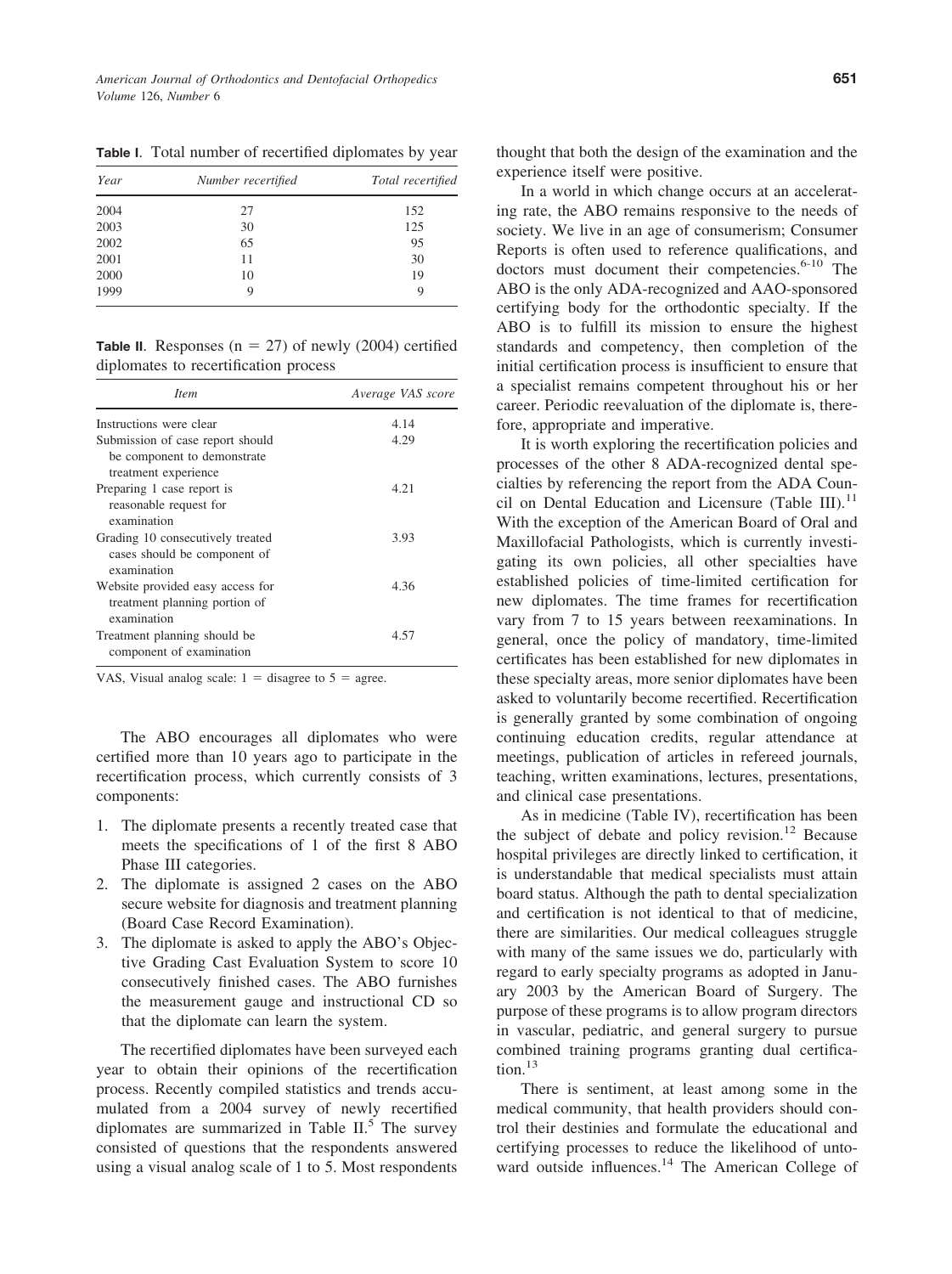|                                                                            | Dental public<br>health | <b>Endodontics</b> | Oral maxillofacial<br>pathology | Oral maxillofacial<br>radiology |
|----------------------------------------------------------------------------|-------------------------|--------------------|---------------------------------|---------------------------------|
| Founding date                                                              | 1951                    | 1956               | 1948                            | 1979                            |
| Date of ADA recognition                                                    | 1951                    | 1964               | 1950                            | 2000                            |
| Number certified without examination<br>from founding through 12/31/03     | 12                      | 34                 | 7                               | 74                              |
| Number certified by examination<br>through 12/31/03                        | 271                     | 1194               | 383                             | 81                              |
| Total certified through 12/31/03                                           | 283                     | 1228               | 390                             | 155                             |
| Number deceased, dropped, or placed<br>on inactive roll through 12/31/03   | 132                     | 489                | 118                             | 62                              |
| Number of active diplomates as of<br>12/31/03                              | 152                     | 739                | 276                             | 93                              |
| Number certified in 2003                                                   | 10                      | 41                 | 10                              | 5                               |
| Number of diplomates recertified in<br>$2003*$                             |                         |                    |                                 | 3                               |
| Number of diplomates certified by<br>August of 2004                        | 3                       | 11                 |                                 |                                 |
| Number of diplomates recertified in<br>2004 as of 8/1/2004                 |                         |                    |                                 | 5                               |
| Total number diplomates recertified<br>since inception of recertification* |                         |                    |                                 | 18                              |

## **Table III**. ADA dental specialty certification and examination data

Data from Report of the ADA-Recognized Dental Specialty Certifying Board; Council on Dental Education and Licensure American Dental Association, p 3.

\*Complete only if board has process for recertification.

† First recertification cycle will end December 31, 2004.

‡ Includes both diplomates and board-eligible candidates, including 758 retired, 821 deceased, and 25 inactive due to failure to pay yearly fees, and 1716 candidates in process of certification.

Physicians, the American Society of Internal Medicine, and the American Board of Internal Medicine, whose fellows all have time-limited certificates, have worked to improve and upgrade their recertification methods.<sup>15</sup> The American Board of Medical Specialties determined that it would be more appropriate to adopt the term "maintenance of certification" rather than "recertification" as it moved toward computerized testing[.16](#page-4-0)

There has been a paradigm shift and a sense of urgency by the ABO with regard to certification. The ABO perceives its role, relevance, and credibility to be critical to the survival of our specialty. The ABO also believes that, to fulfill its mission, it must not only certify diplomates, but also periodically recertify them.

Despite the changing times, the ABO's mission is as important today as when it was first established. What is different, however, is the environment in which the ABO functions. In the early days, for example, an orthodontist seeking certification had only to present his or her credentials. Then, an orthodontist could become certified by submitting a thesis and a number of cases. The process later evolved to include written (Phase II) and oral (Phase III) examinations in conjunction with case presentations. With the advent of computer technology, these examinations have metamor-

phosed into their present format. New computerized testing systems, the Objective Grading System for posttreatment occlusal evaluation, the new Discrepancy Index for measuring case complexity, and a web-based clinical testing system have all enhanced the process of certification and made it more objective, valid, reliable, and user-friendly. Again, this approach of designing objective testing methods has been explored and implemented by our medical colleagues. The American Board of Medical Specialties, for example, has endorsed computerized testing, and the American Board of Family Practice field-tested such a system in 2003 and 2004.<sup>17</sup> But is it valid to assume that, once certified, there is no need to further assess a diplomate's competency? Other specialty boards in medicine and dentistry have been asking this same question and have replied by recertifying their diplomates.<sup>18-20</sup> This seems to further validate that the ABO is on the right course.

The ABO's commitment is to assure society that standards exist to maintain credible levels of competency and proficiency. This is best accomplished via continual self-evaluation of the specialty to ensure ongoing education and maintenance of competency. The certification and recertification processes are valid ways to accomplish those goals. Recertification may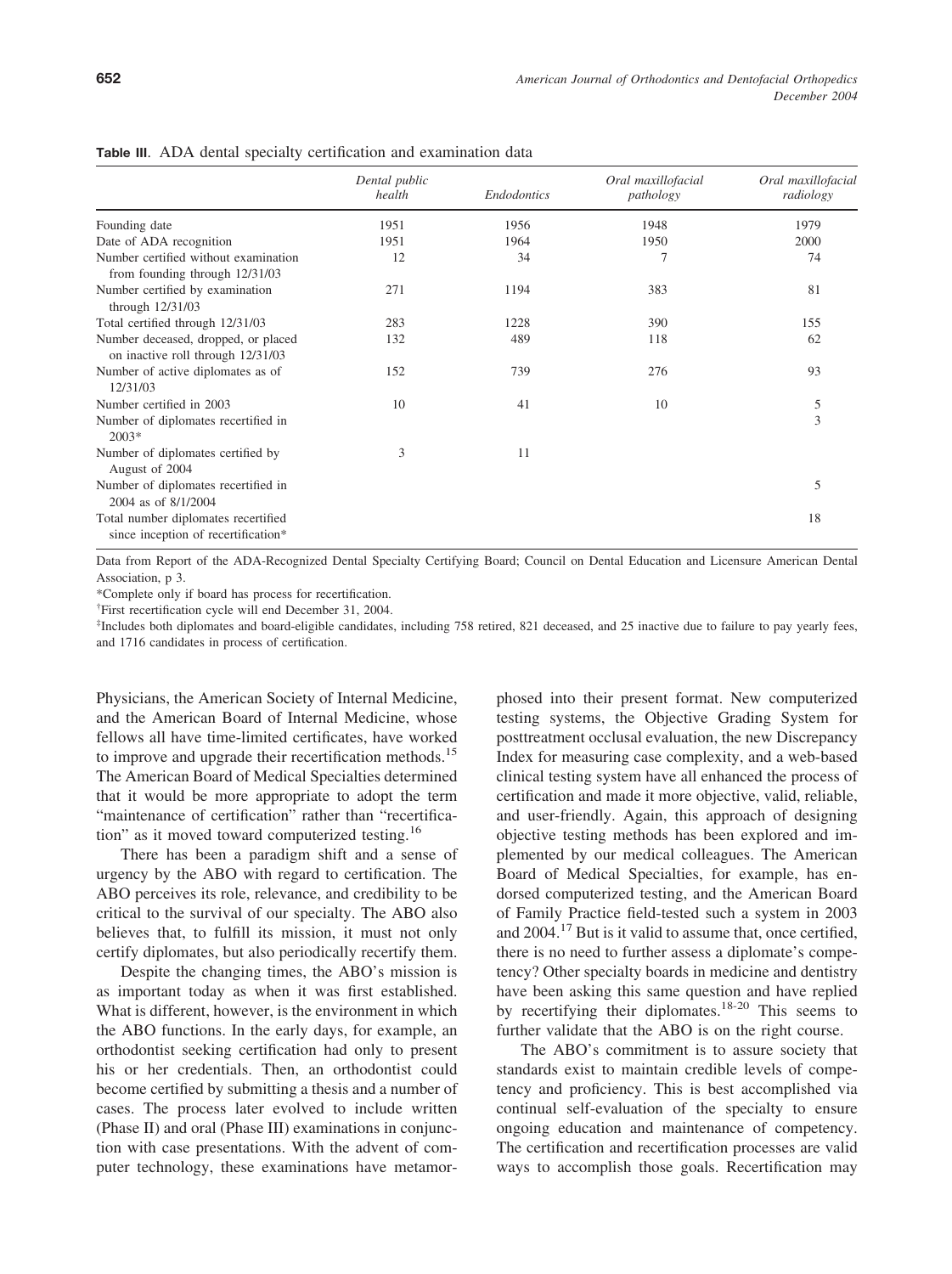## <span id="page-3-0"></span>**Table III**. Continued

| Oral maxillofacial<br>surgery | <b>Orthodontics</b> | Pediatric<br>dentistry | Periodontology                       | Prosthodontics           |
|-------------------------------|---------------------|------------------------|--------------------------------------|--------------------------|
| 1946                          | 1939                | 1940                   | 1940                                 | 1946                     |
| 1947                          | 1950                | 1948                   | 1940                                 | 1948                     |
| 15                            | 98                  | 15                     | 38                                   | 69                       |
| 6024                          | 3472                | 1440                   | 1769                                 | 1511                     |
| 6039                          | 3570                | 1455                   | 1809                                 | 1580                     |
| 1691                          | $3320*$             | 118                    | 240                                  | 184                      |
| 4399                          | 2008                | 1337                   | 1569                                 | 724                      |
| 157                           | 56                  | 63                     | 77                                   | 18                       |
| $\boldsymbol{0}$              | 30                  | 4                      |                                      | ÷                        |
| 179                           | 52                  |                        |                                      |                          |
| 150 registered                | 27                  | 5                      | 372 need to recertify<br>by 12/31/04 | Exam in<br>November 2004 |
| 2003 total 527                | 152                 | 20                     | Not available                        | $\ddagger$               |

#### **Table IV**. Recognized specialty boards having recertification

| <b>Board</b>                                       | Year recertification started                                                                                                                     |
|----------------------------------------------------|--------------------------------------------------------------------------------------------------------------------------------------------------|
| American Board of Dental Public Health             | 2000; time-limited certificates issued                                                                                                           |
| American Board of Endodontics                      | 1997; time-limited certificates issued                                                                                                           |
| American Board of Oral and Maxillofacial Pathology | 2004; time-limited certificates issued                                                                                                           |
| American Board of Oral and Maxillofacial Radiology | 2001; review CE points to keep certification                                                                                                     |
| American Board of Oral and Maxillofacial Surgery   | 1990; time-limited certificates issued                                                                                                           |
| American Board of Orthodontics                     | 1999; time-limited certificates issued                                                                                                           |
| American Board of Pediatric Dentistry              | 1991; time-limited certificates issued                                                                                                           |
| American Board of Periodontology                   | Must submit proof of 15 CE credits to retain diplomate status.<br>No one grandfathered 2004; beginning development of self-<br>study examination |
| American Board of Prosthodontics                   | 1996; must complete 40 CE credits and 1 self-assessment<br>during 8-year period                                                                  |
| American Board of Surgery                          | 1997; voluntary                                                                                                                                  |
|                                                    | 2000; mandatory to have CE credits to keep certificate                                                                                           |
| American Board of Internal Medicine                | 1990; time-limited certificates issued                                                                                                           |
| American Board of Psychiatry and Neurology         | 1994; time-limited certificates issued                                                                                                           |
| American Board of Dermatology                      | 1991; time-limited certificates issued                                                                                                           |
| American Board of Ophthalmology                    | 1992; time-limited certificates issued                                                                                                           |
| American Board of Obstetrics and Gynecology        | 1986; limited primary certificate                                                                                                                |
|                                                    | 1987; subspecialty limited certificate                                                                                                           |
|                                                    | 2001; switched from 10-year to 6-year certificates                                                                                               |
| American Board of General Pediatrics               | 1988; time-limited certificate issued                                                                                                            |
| American Board of Pathology                        | 2006; time-limited certificates will be issued                                                                                                   |
|                                                    | 2000; CME evidence required 150 credits for a 3-year period                                                                                      |

one day emerge as a more valued measure of quality care rather than certification, because it assesses the maturing orthodontist's knowledge and abilities.

Board certification is not a guarantee of competency. However, a reasonable person would know that a specialist who has graduated from an accredited program, satisfied all mandated credentialing requirements, voluntarily completed the certifying process, and rose to the challenge of recertification should be capable of providing competent specialty care. In an era